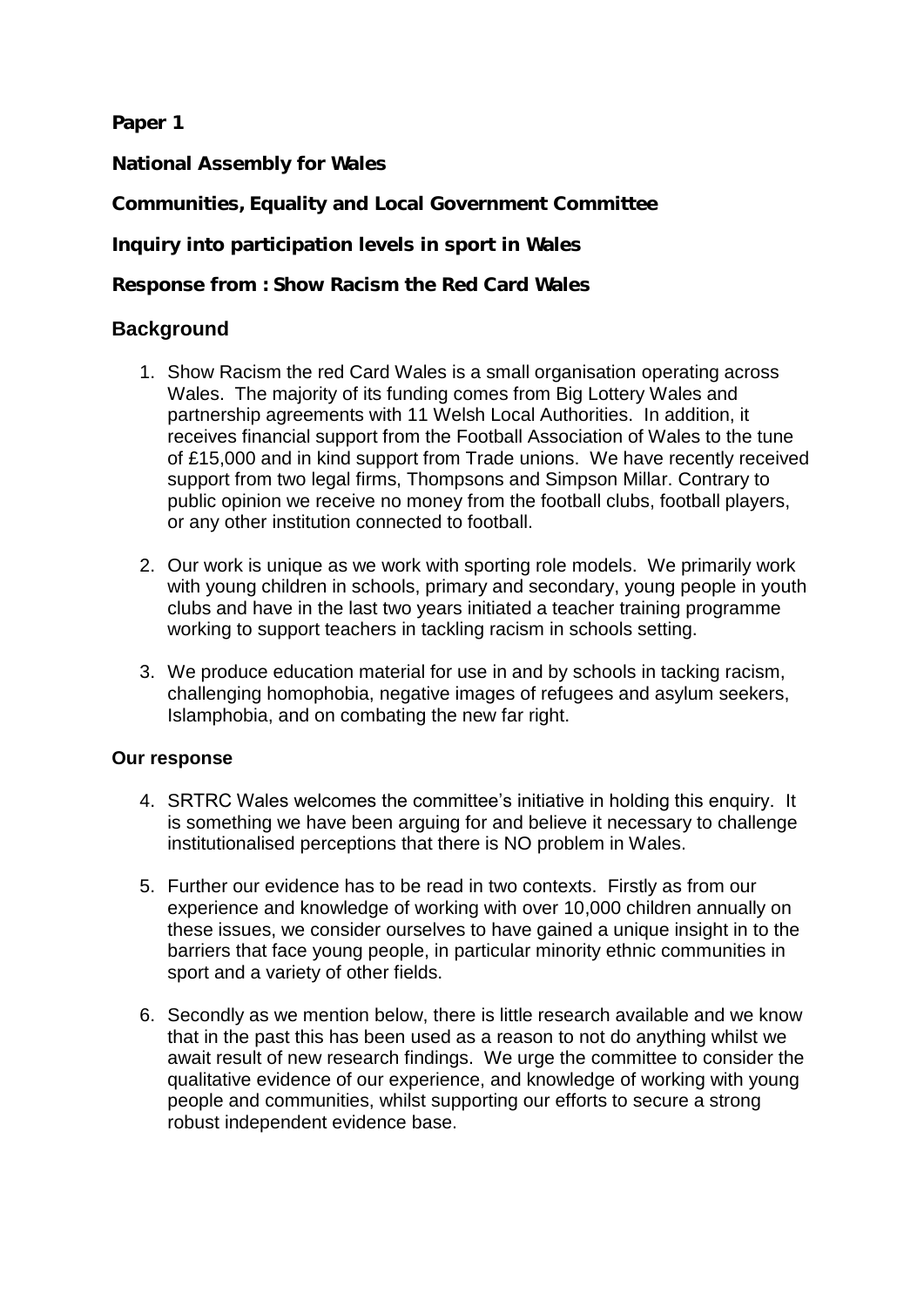7. In respect of the areas you want to examine. Our evidence adds real value to the following:

□□ The availability of datasets and statistics to measure participation levels in sport, particularly those disaggregated by equality strand and socio-economic groups;

□□The opportunities and barriers to sports participation that exist for different groups of people, including by equality strand and socio-economic groups;

- 8. We would like to impress upon the committee what we know.
- 9. We know there is little research commissioned in to discrimination in sport. We have been told that it is difficult as the sample size is small for it to be statistically significant. We have been told that to conduct a statistically viable survey would be too expensive. Even after we have suggested that qualitative research is more appropriate, and more important, we still have not been able to access research grant support.
- 10.This is why we are embarking on a small qualitative research initiative of our own, and are in dialogue with Welsh academic institutions to conduct such a piece of work on our behalf. It is also why we support a bid being made by a new institute named the Research and Verification Institute to the lottery whose main aim is to commission research pertinent to minority ethnic communities.
- 11.We know also the lack of participation in sport by ethnic minority communities is complex. And there is a tendency to simplify and stereotype the different communities without a real comprehension of these communities' aspirations and culture.
- 12.For example, there is a marked difference between the Pakistani, Bangladeshi, Hindu communities in themselves, yet they are classed as Asian and provision of services to them are seen as homogenised. Similarly we class African and Caribbean as though they too are homogenised, we do not understand the difference between the South Korean and the Chinese, between the Somali and the Sudanese and the list can go on.
- 13.One can be forgiven for thinking that when it comes to playing sport, if all we did was to provide the opportunity for these communities to play that they would take up the opportunity. Many of the communities too would like that. The problem is, it's not that simple.
- 14.Refugees and asylum seekers are told that they not entitled to facilities. We know for many years they went and played in open parks in unstructured games for fear that if they accepted 'support' their status would be affected. Yet they still managed to host a refugee world cup between their own communities.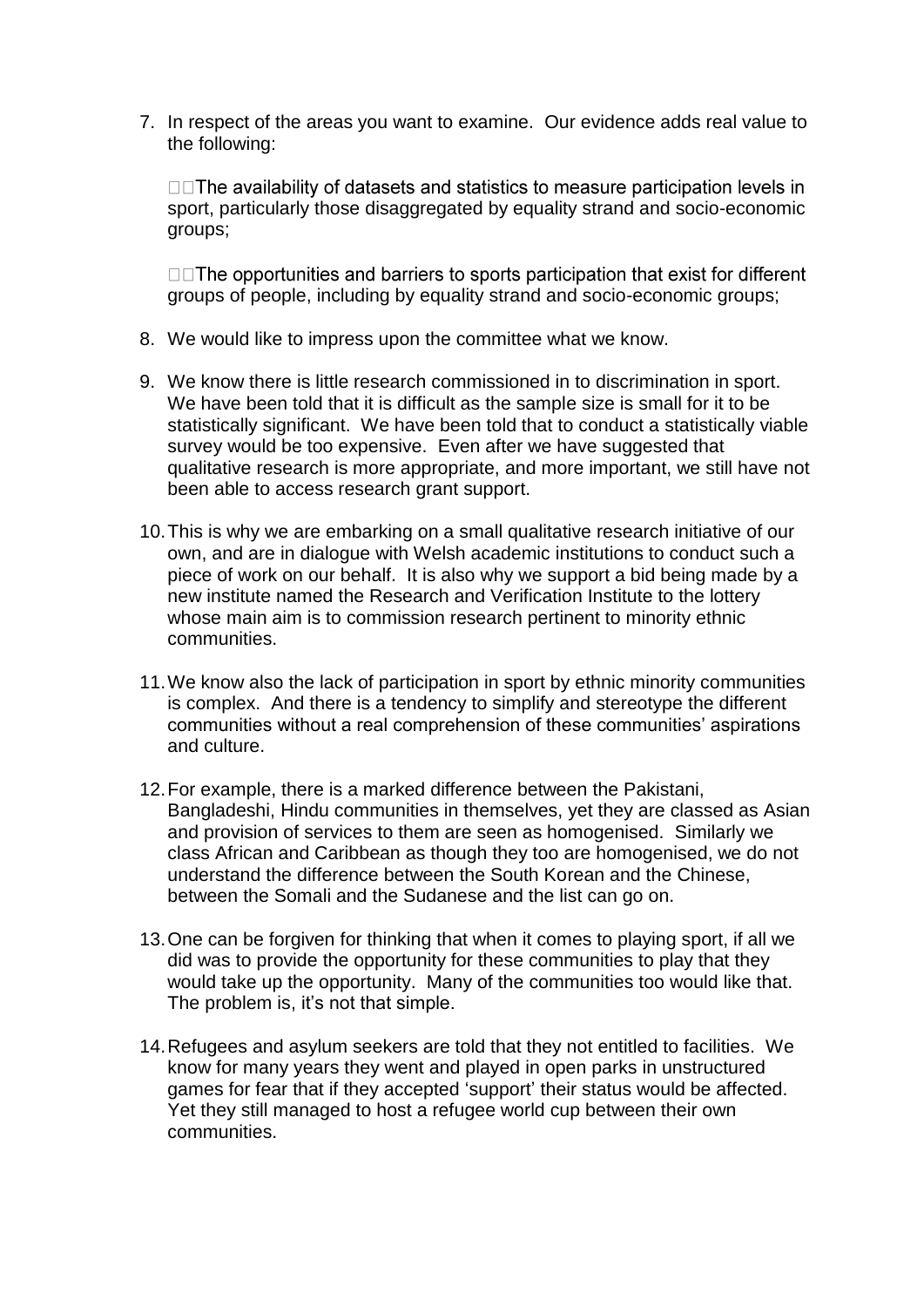- 15.Then we create rules for people to participate, and we are not referring to the rules of a game. For example, to engage in one of the Football leagues, a team needs a designated pitch and posses £6,000 (I think this is the right figure) in their bank account. We are told this is in case they are fined or have to pay the referees costs. We know many working class young people and minority ethnic communities who simply cannot afford this.
- 16.This is further complicated by the discrimination faced by communities, their status in the society in which they live, and, how young people perceive and witness what is happening around them. This goes for both white and Black young people.
- 17.We know young people from minority communities who are grappling with the desires and attractions of western and eastern society. Between the requirements of religious observance and the demands of the being involved with their peer group.
- 18.In once sense a young person who has a non traditional family has a real advantage, as they can access the best of both worlds, but this is not the case for a great majority of Asian communities. Nor is this analysis the same for the African-Caribbean, Chinese communities or the Somali, Sudanese, Arabic, Polish, Bulgarian and a plethora of other communities who live in Wales.
- 19.What we know is we need to engage these communities on their terms; we need to improve our image of how we will look after the interest of their young people, not simple to promote our own tick box mentality that we have captured another targeted person for our statistic.
- 20.And we must not forget that even within these communities there are ism's that exist and which we need to be able to positively challenge, particularly with regards to young minority ethnic women and their engagement in sports. And herein lies the dichotomy, were these issues to be challenged we may lose access to the communities, if we continued without challenging we are complicit with forms of discrimination. It is not surprising that such sports organisations engage with a light touch and in many cases we use gatekeepers to justify our not tackling those issues.
- 21.We know we have to build trust and make an effort to create new and long terms opportunities.
- 22.We know that there is direct correlation between fighting racism and discrimination and increased participation. We know from our communities own history, and our experience of playing in main stream and minority football, that young people play to enjoy but only if it is safe to do so. Be it in a school environment, in a youth club, or in a structured league if there is, even a perception, that players, supported or coaches are racist or that there is unfairness or bias towards one community or one group, then young people who do not 'fit in' will disengage. Creating a level playing field by challenging racism and discrimination does increase participating. Yet this is not a priority